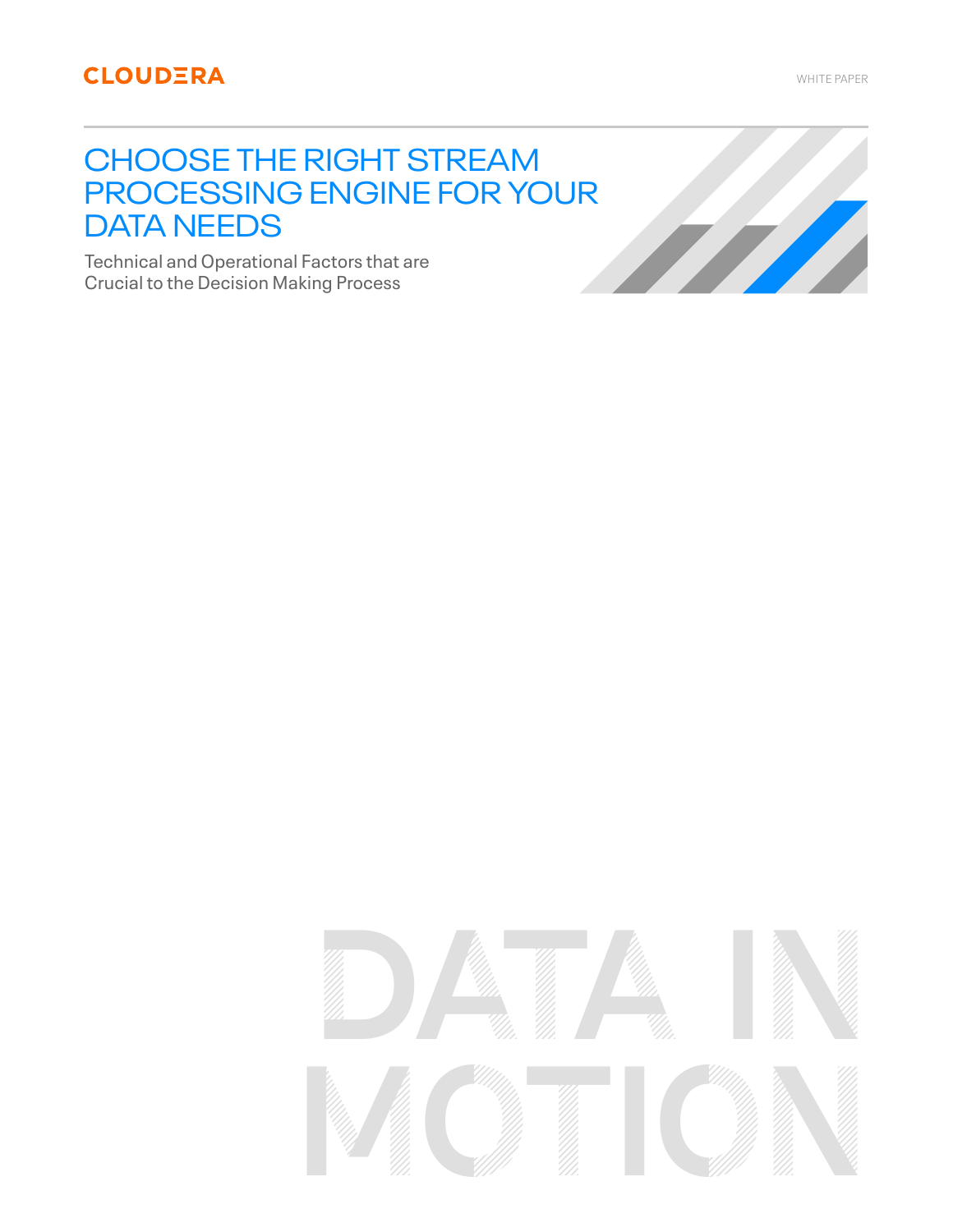

## Process Data Streams at the Speed of Business and at the Scale of IT

Business opportunities that directly impact revenue or boost operational efficiency need to be addressed in near real-time. Digital transformation initiatives and the advancement in mobility, IoT and streaming technologies has led to enterprises being inundated with data. Key business requirements determine how such high volumes of high-speed data should be processed in real-time to provide actionable intelligence. This directly leads to IT having to evaluate which stream processing engine is best fit for purpose for their enterprise needs. Other determining factors include return on investment, its dexterity to be applied across multiple use cases, and its level of maturity for enterprise wide adoption.

This paper is meant to help technology architects and developers choose the right stream processing engine for their needs. We do this by analyzing key technical and operational differentiators between four modern stream processing engines from the Apache open source community:

- Kafka Streams
- Spark Structured Streaming
- Storm with Trident
- Flink

This paper also highlights some of the capabilities that are key to any data streaming use case, such as:

- Watermarks to handle late and out of order delivery
- Windowing semantics to structure the streams
- Complex event processing
- Capabilities that enhance operational efficiency

Cloudera offers all of the engines listed above, because we believe that you should use the best tool for the job. Sometimes that tool is a very simple one, but more often than not, you will need the advanced capabilities for your specific use cases.

There are a variety of ways by which to address data stream processing challenges. The solution comes down to the fundamental way in which the engine works and how your organization implements it.



 Cloudera Manager provides one view to manage all of your resources including stream processing engines. Here we see Flink (1), Kafka (2), and Spark (3) resources in one comprehensive view. Source: Cloudera.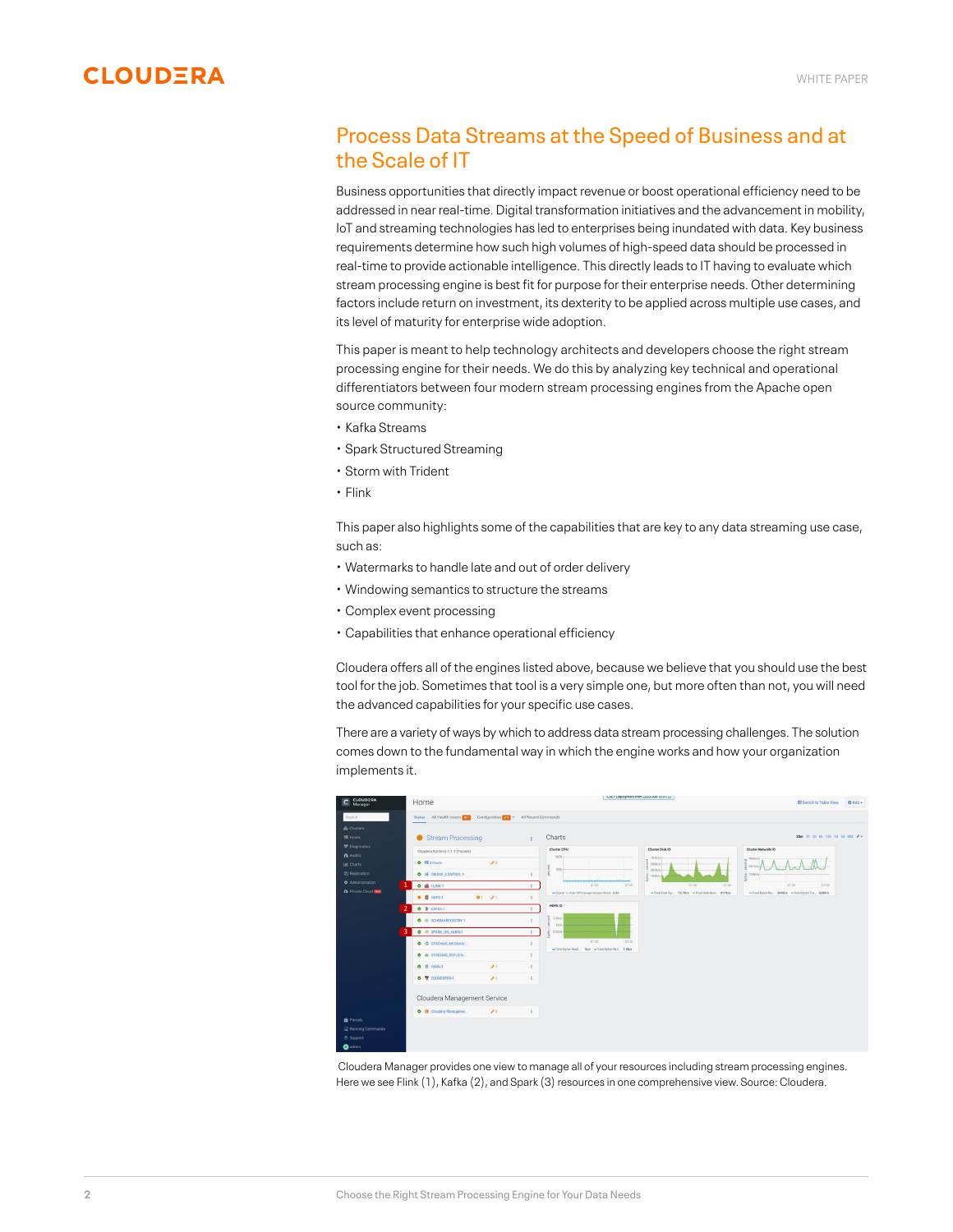## Table of Contents

| Address Challenges Through Informed Decision Making                | 4  |
|--------------------------------------------------------------------|----|
| <b>Streaming Challenges</b>                                        | 4  |
| Decision Making Process: Technology and Operational Considerations | 5  |
| Technology Considerations for Stream Processing Engine Evaluation  | 5  |
|                                                                    | 5  |
| <b>Functional Aspects</b>                                          |    |
| Developmental Control                                              | 6  |
| Implementation and Beyond                                          | 6  |
| Operational Considerations for Stream Processing Engine Evaluation | 8  |
| <b>Enterprise Adoption</b>                                         | 8  |
| <b>Enterprise Operations</b>                                       | 8  |
|                                                                    |    |
| Spark, Kafka, or Flink? Which to Use?                              | 9  |
| <b>Flink Use Cases</b>                                             | 9  |
| Cybersecurity and Log Processing                                   | 9  |
| Outage Classification for Telecom Companies                        | 10 |
| Financial Services: Mainframe Offloading                           | 10 |
| IoT for Manufacturing                                              | 10 |
| <b>Technical Features Table</b>                                    | 11 |
|                                                                    |    |
| <b>Operational Features Table</b>                                  | 12 |
| <b>Customer Success</b>                                            | 13 |
| Ensure Fit for Purpose and Enterprise Wide Adoption                | 13 |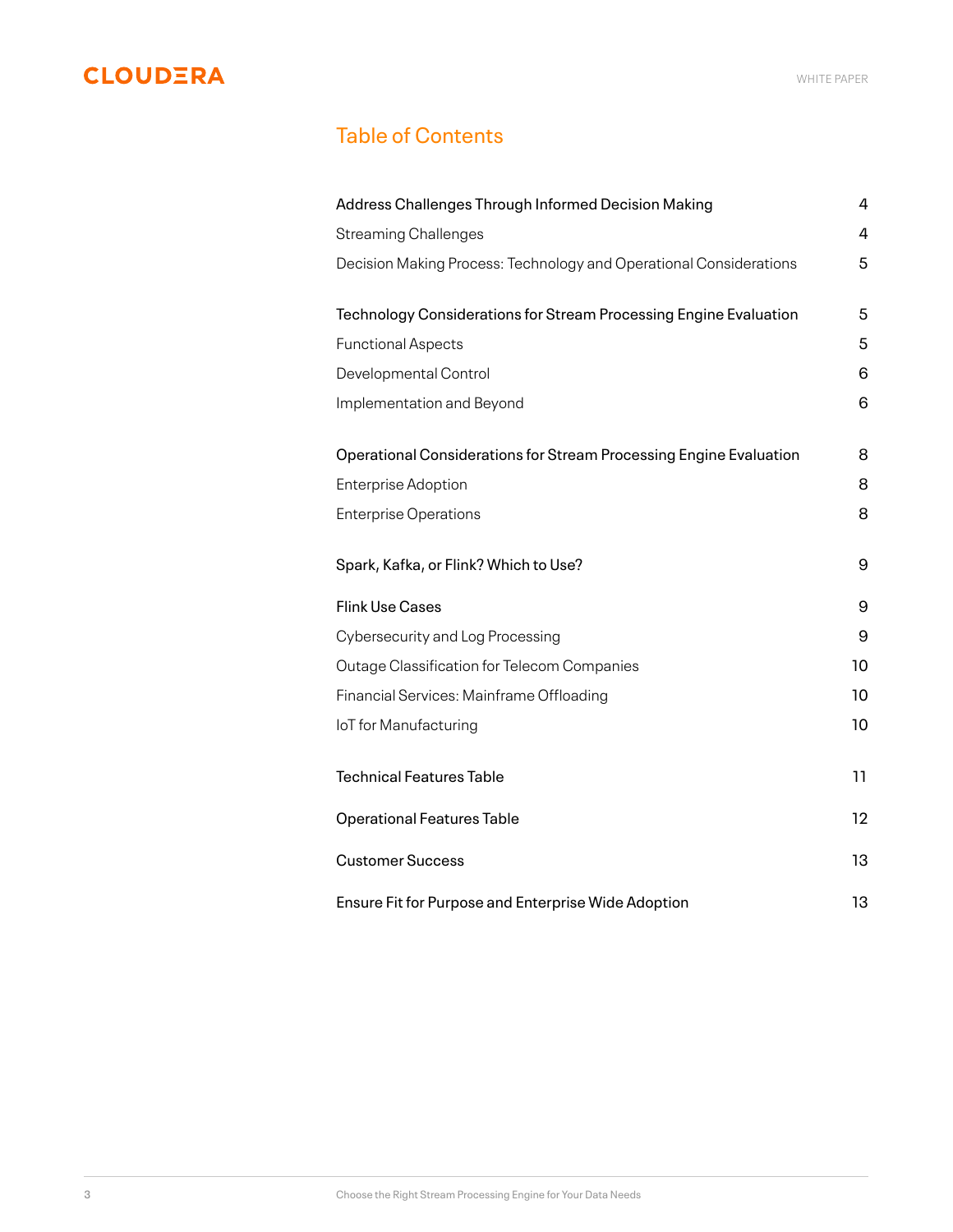### **The "streaming first" approach**

Stream processing engines have followed different paths in their approach to solving unique time reasoning challenges.

Flink is a "streaming first" distributed system. This means that it has always focused on solving the difficult unbounded stream use cases over bounded stream and batch scenarios.

It turns out that algorithms that work on unbounded streams, also work on bounded streams by treating the latter as a special case of the former. As a result, Flink addresses micro-batch use cases as well.

## <span id="page-3-0"></span>Address Challenges Through Informed Decision Making

Global digitization has resulted in a vast array of new products and services with such high levels of convenience that it fuels a continuous loop of greater expectations for immediacy. Next day delivery and real-time payments are demands driven by consumers at the point of service that then pressures downstream services to respond faster. Processing and analyzing billions of events per second across geographies is becoming an ordinary affair.

In response, technology teams have been pivoting from large monolithic database architectures to event driven applications and microservices design as a way to reduce the inevitable latency of inputs and outputs across networks by bringing the state of an event closer to the application itself.

Central to this effort are modern data stream processing engines like Storm with Trident, Kafka Streams, Spark Structured Streaming, and Flink.The Storm/Trident framework is the oldest, while Kafka Streams is the newest. The Spark Structured Streaming community is large while Flink's is growing rapidly. Knowledge of an engine's development community can help gauge how self-sufficient and productive your team can be.

The engine that is best for you depends on your organization's use cases, team makeup, and various technology and operational factors.This paper is meant to help you in that evaluation process.

### <span id="page-3-1"></span>Streaming Challenges

Below is a reminder of streaming challenges you've undoubtedly had or will come across.

Event time and processing time—The chances that streaming events come in without any delays and with predictable patterns is low, because you can't control the myriad of input sources that exist across collections of networks that vary in type and quality. Even with the very best networks and the fastest collection mechanisms, there will always be latency between the time an event happens in the real world (event time) and the time your system processes it (processing time).

Bounded and unbounded streams—Bounded streams have a beginning and an end, so it is easy to reason about time and correctly sort events, akin to batch. Unbounded streams are harder to reason about because, without an end, you don't know if another live event is yet to come. Calculations, aggregations or pattern detection in unbounded streams is very tricky. To handle both scenarios, it is helpful to follow a "streaming first" principle (see The "streaming first" approach), and to consider capabilities like watermarks to handle late and out of order events (see [Watermarks to handle late delivery](#page-4-3) on page 5).

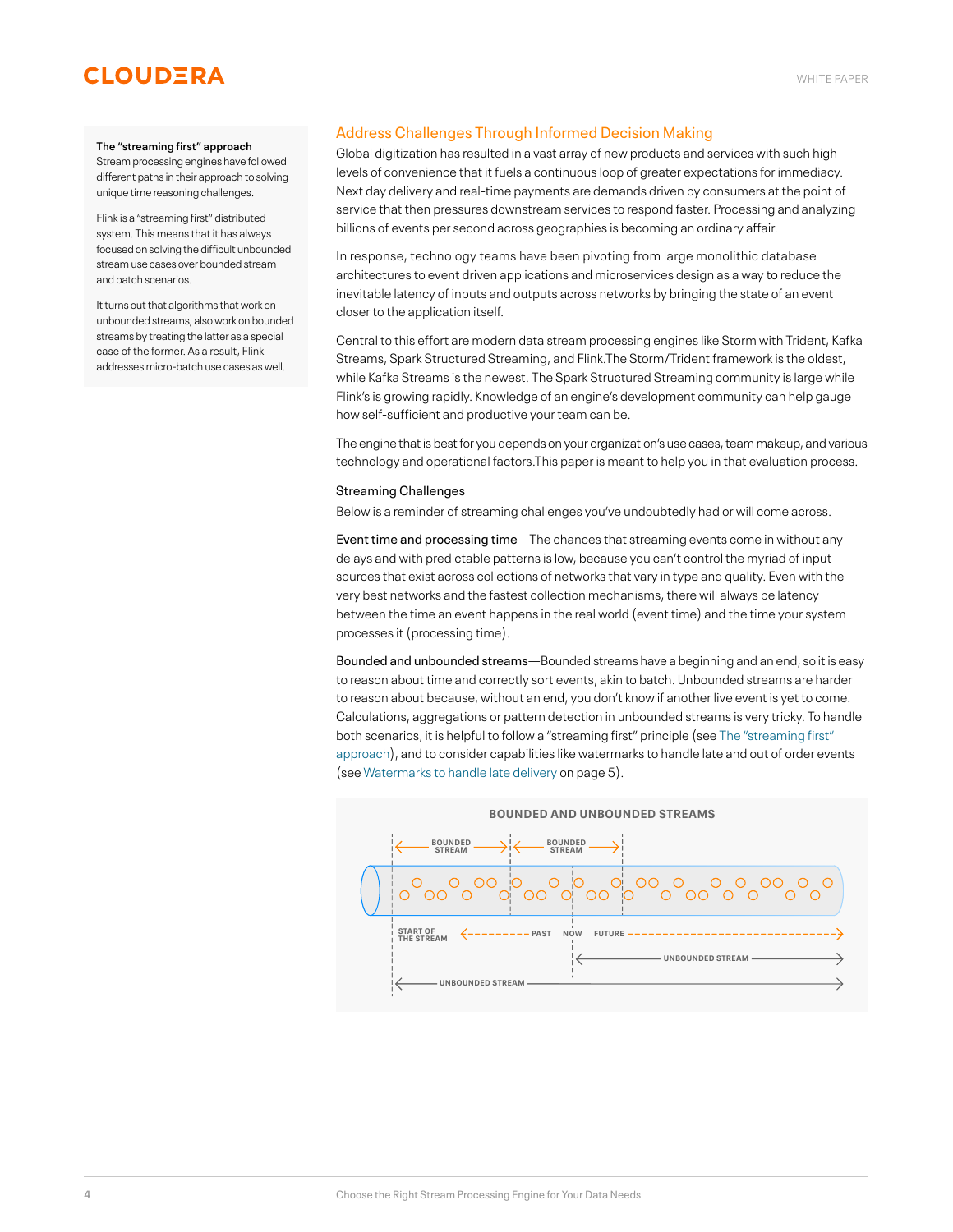#### <span id="page-4-3"></span>**Watermarks to handle late delivery**

Watermarks are a comprehensive way of handling late or out of order arrivals by providing a set of trigger messages that are injected alongside the data stream.

For unbounded streams, in which you don't have a definitive end, watermarks delineate points at which you would expect all of the events to have occurred. It is from here that you can establish some logic.

A collection of watermarks creates windows, and this is what gives your streams the structure to which reasoning can be applied (see [Windows semantics](#page-6-0) on page 7).

Flink provides a lot of control as to how watermarks are generated. This provides more options as to how completely you want to capture events that may or may not arrive. This mechanism can also extend to very sophisticated functionality like leveraging upstream and downstream materialized views or using batch engines to reprocess and incorporate late data.

Simple and complex events—Complex events are derived from simple events that have been aggregated, patterned, and evaluated to trigger a response or present a result, often on data that continuously moves under your feet. Decisioning on unbounded streams requires the state of events to be stored and analyzed.

Stateless and stateful—Stream processing engines excel when analytics require a reassessment of events within the context of time. That is considered stateful, while stateless represents a self-contained fire-and-forget paradigm. There are acceptable trade-offs between stateless high throughput engines and stateful engines that need to address aggregation, enrichment, and other requirements

### <span id="page-4-0"></span>Decision Making Process: Technology and Operational Considerations

There is often an overreliance on streaming benchmarks when choosing a stream processing engine. Benchmarks focus simply on latency, throughput, and hardware utilization and don't consider functional requirements or the control that developers would have in effectuating a solution. Benchmarks also don't assess important operational, staffing, and other nonfunctional criteria. The rest of the paper summarizes technology and operational considerations that are needed to make an informed decision and to foster adoption of the solution across the enterprise.

## <span id="page-4-1"></span>Technology Considerations for Stream Processing Engine Evaluation

The next section compares the different stream processing engines with regard to functional, developmental, and implementation considerations.

#### <span id="page-4-2"></span>Functional Aspects

The functional capabilities of stream processing engines as they pertain to approach, streaming model, and time support are used to solve specific business requirements.

Approach—The type of approaches that development communities took at the inception of an engine's development include: "streaming first", "message broker first", and "batch first". The distinction helps in understanding what the engine was originally meant for.

Both Flink and Storm/Trident took a "streaming first" approach. The former is regarded as a modern class leader, while the latter is considered legacy architecture.

Spark Structured Streaming followed a "batch first" approach, while Kafka Streams was initially developed as a "message broker first". Streaming capabilities are popular add-ons for both.

Streaming model—Earlier, we described the concept of "stateless" and "stateful" and that it is critical to distinguish between the two, and the trade-offs between throughput and latency. Natively, Storm utilizes a stateless streaming model and is very useful if you have simple low latency use cases. Its combination with Trident enables some stateful capabilities.

Flink, Kafka Streams, and Spark Structured Streaming are all stateful, but with slight differences. Having taken a "batch first" approach, Spark Structured streaming handles events as microbatches and is good when high throughput is necessary but low latency is not a big requirement. The two other stateful engines differ in how they store state. Kafka Streams depends on the Kafka ecosystem, while Flink provides more storage options. Both process messages an event at a time and are considered low latency solutions.

Time support—All of the stream processing engines described in this paper are able to distinguish event time from processing time. The nuance is in how much control you have to address some of the trickier use cases. Flink provides a great deal of control with capabilities such as watermarking and session windows (see [Watermarks to handle late delivery](#page-4-3) and [Window semantics](#page-6-0) on page 7).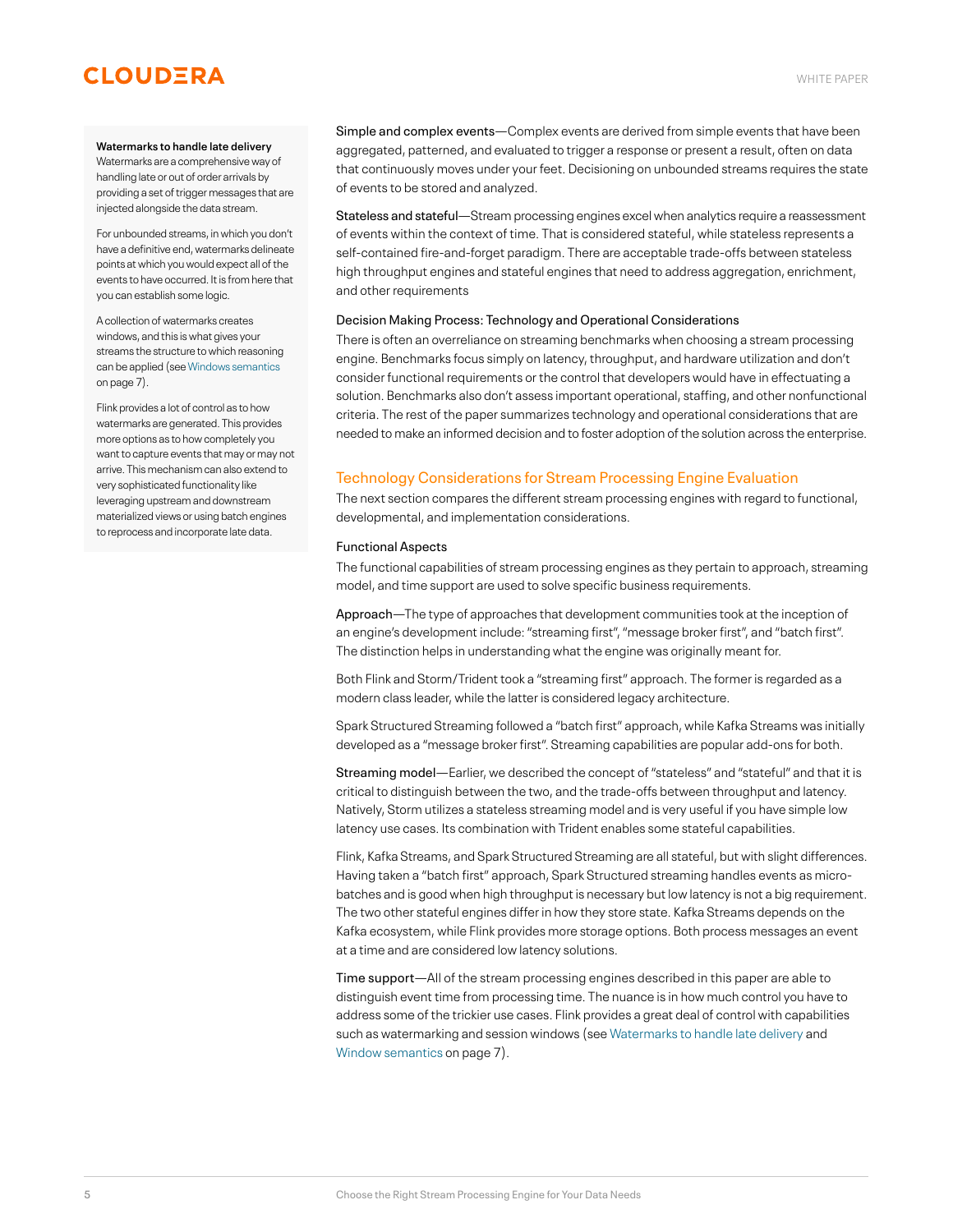

#### <span id="page-5-0"></span>Developmental Control

A common task in every data processing use case is to import data from one or multiple systems, apply transformations, and then export results to another system. Considering the ubiquitousness of streaming data applications, unified integration with machine learning, graph databases, and complex event processing is becoming more common.

Processing abstraction—To help your engineering team be productively focused on business logic instead of advanced streaming concepts, it's important to evaluate the stream processing engine's processing abstraction capabilities.

Spark Structured streaming is strong with machine learning due to its set of libraries. If you are already developing within a Spark ecosystem, the stream processing engine decision is that much easier.

Special attention should be paid to the engine's SQL abstraction. From an analytics democratization point of view, SQL abstraction is a very important basis for comparison. While many senior developers prefer sophisticated languages like Scala for complex analytic work, the expressiveness and simplicity of SQL can get the job done more easily and it is accessible to a wider range of developer resources.

When it comes to the comparison on the basis of SQL, the more standard the better. Flink has the most mature and production tested OpenSource SQL-on-Streams implementation and is fully ANSI compliant. Kafka's KSQL is maturing nicely, but is not fully OpenSource, not ANSI compliant, and not as feature rich. Spark Structured Streaming SQL, though well adopted, has ANSI compliance dating back to 2003. Storm/Trident is in the SQL experimental stages.

### <span id="page-5-1"></span>Implementation and Beyond

Application development is only as good as its implementation. Below, we cite aspects that need to be considered to move beyond the idea and development stage.

Delivery guarantee—This is a key factor to consider as it relates to your expectations of latency, throughput, correctness, and fault tolerance of message delivery.

At-least-once delivery may result in duplicate messages after multiple delivery attempts but you know at least one succeeds. Performance is high with the least overhead, because the state of delivery tracking is not stored. It runs in a fire-and-forget fashion, sufficing low latency, high throughput, guaranteed message requirements but with little regard to data duplication.

For more exacting applications, such as financial transactions, it is important that messages are received and processed exactly-once. This requires retries to counter transport losses, which means keeping state at the sending end and having an acknowledgement mechanism at the receiving end. Exactly-once is optimal in terms of correctness and fault tolerance, but comes at the expense of added latency.

All the engines described in this paper provide exactly-once delivery guarantee, though Kafka Streams is limited to the Kafka ecosystem and can't control downstream systems. Flink and Spark Structured Streams guarantee exactly-once delivery from any upstream source but also with downstream platforms in some cases.

<span id="page-5-2"></span>State management—The aforementioned trade-off between exactly-once delivery guarantee and the inevitable latency of state storage may drive the selection process based on the state management capabilities that come with the engine.

For example, Kafka Streams provides some stateful capabilities, the difference is that it doesn't provide a scheduler or full framework out-of-the-box. While it provides efficient ways of writing simple applications, you are left to your own devices on how to launch, run, orchestrate and operate those applications.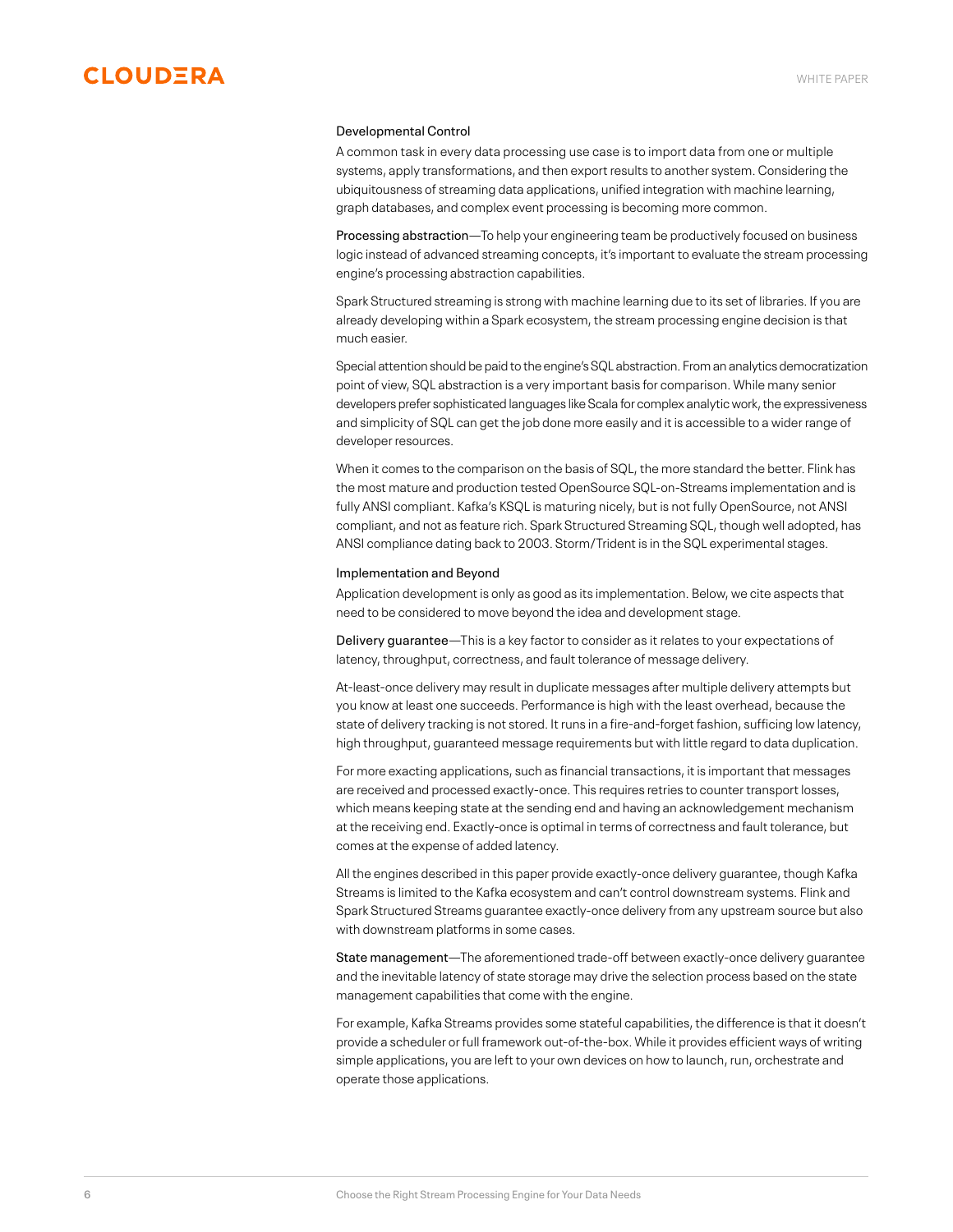Kafka Streams is also good for things that are Kafka centric, because it tends to rely heavily on Kafka storage for state. Like Flink, it uses a local RocksDB but checkpoints the state as a Kafka topic and that limits flexibility as to how you store and access the history of that state. Within a Kafka ecosystem, a good linear access mechanism is provided, making everything nice and tame. This works great for simple use cases, but it doesn't provide quite the flexibility and operational capabilities as do some of the other engines.

Fault tolerance/resilience—The demand to mitigate operational disruption is so strong that the concept of "resiliency" attracts regulatory oversight across industries. Streaming architecture capabilities such as checkpointing, savepoints, redistribution, and [state management](#page-5-2) are crucial to the stream processing engine selection process.

Spark Structured Streaming and Storm/Trident have built-in capabilities, while Kafka Streams requires you to "build your own", using ZooKeeper to replace a failed broker for example.

Flink's fault tolerance mechanism uses checkpoints to draw consistent snapshots to which the system can fall back in case of a failure. The aforementioned state management capabilities ensure that even in the presence of failures, the program's state will eventually reflect every record from the data stream exactly-once.

The maturity of checkpointing in Flink provides a number of operational benefits, including bootstrapping new versions of jobs, moving them to other clusters, simplifying upgrades of applications and the clusters running them, and moving workloads between cloud and on-premises environments. This approach is one that is starting to be adopted by other stream processing engine communities.

#### <span id="page-6-0"></span>**Window semantics**

Flink allows you to customize a window structure so you are not limited to pure linear time. You can define it by gaps between events or by the number of events using Session Windows for example. There is a lot of flexibility in how events are assigned to different windows prior to processing.

Windows are logically necessary to the analytics that you are likely to perform because it provides structure on which to base the analytic.

Two other windowing examples are tumbling windows (that slices a stream into even chunks) or sliding windows (that enable your aggregations and analytics to move with time as illustrated below).

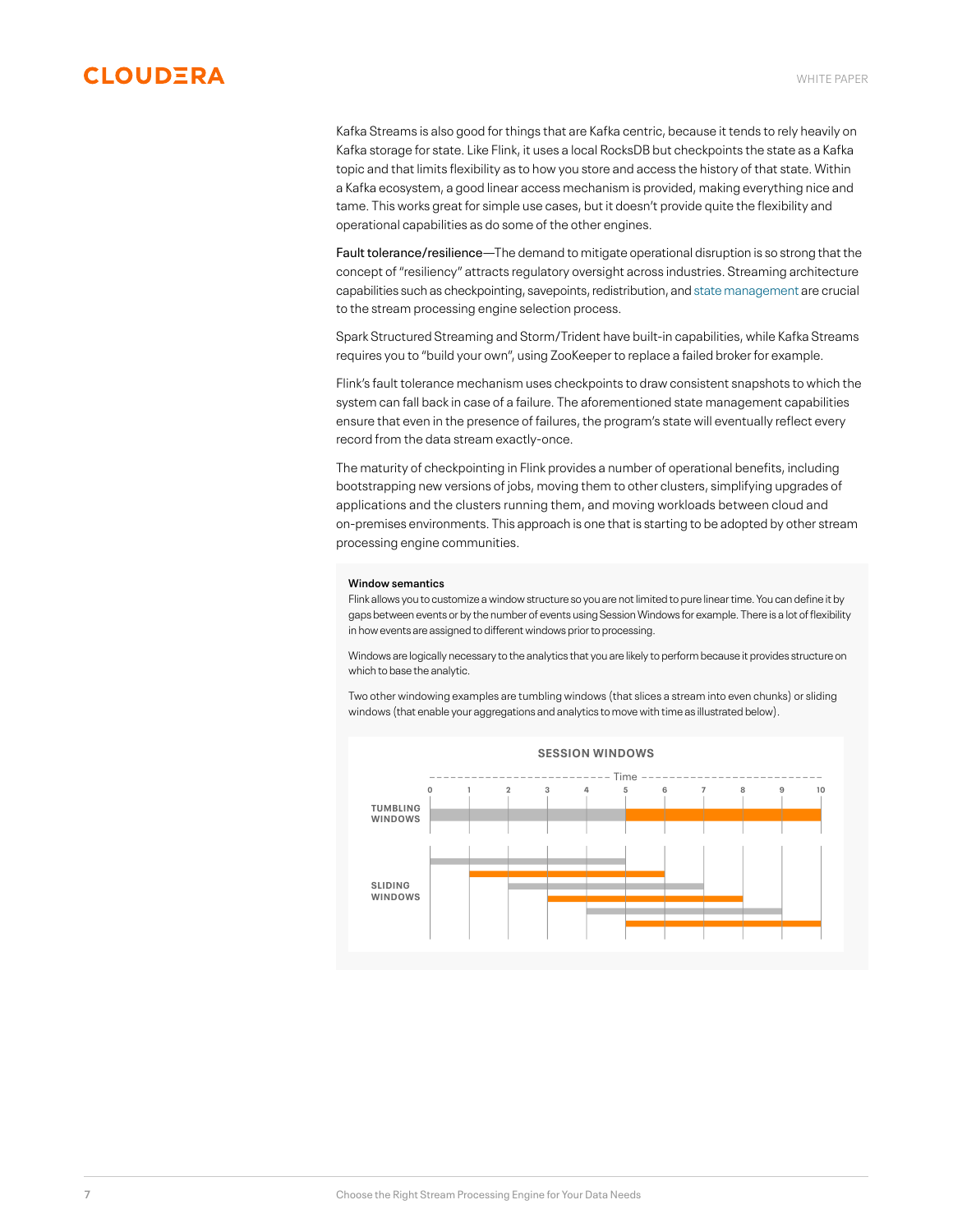### **Complex Event Processing (CEP)**

To process real-time events and extract information from which to identify more meaningful events, like understanding behaviors for example, is probably one of the most interesting things you can do.

Flink's statefulness and window handling capabilities is the foundation on which advanced CEP is crafted. What makes Flink all the more compelling is that CEP is accessible to a wider range of developer resources through standard SQL abstraction.

For example, the Match\_Recognize SQL statement can be very helpful when you are looking for patterns built up through sequences of events that can't be distinguished by simple counting methods.

The standard SQL abstraction of Flink makes it a compelling choice for use cases that require "simple" complex event processing.

## <span id="page-7-0"></span>Operational Considerations for Stream Processing Engine Evaluation

All organizations look to control costs by doing more with less. Budget approval for your selected stream processing engine may be contingent on its utility across streaming pipelines, reusability of talent, and synergising tech stacks.

## <span id="page-7-1"></span>Enterprise Adoption

The best application is no good if it can't be efficiently and safely deployed across your organization or there is a dependency on hard to find development talent. Effective solutions are those that can be adopted across the entire enterprise.

Deployment model—There is a better chance of adoption if teams don't have limited deployment options. Flink can be deployed in clustered, Kubernetes YARN, Kafka, Docker, S3, and microservices environments, while Structured Streaming, Kafka Streams, and Storm/ Trident are more limited (see [Technical Features Table](#page-10-0) on page 11). Kafka Streams is the most lightweight for microservices, at the cost of out-of-the-box features, and the Flink library is nearly as good.

Community maturity and documentation—To ensure that your developer resources are self-sufficient and productive, the maturity of the developer community and quality of documentation is a very important aspect to consider.

Storm/Trident is the oldest framework but the community has been eclipsed by the newer engines while activity has declined over the years. Kafka Streams is relatively young with very strong community growth and extensive documentation and examples.

While the Spark Structured Streaming community is large and busy with extensive documentation and examples, they could use more reviewers and committers, something that Cloudera is helping to drive forward.

Flink is the fastest growing community with strong research and production deployments. Documentation and working examples are good and will broaden considerably as the community matures. As recently as 2019, Flink was the most active community by discussion, and the third most active by code commits. Also, some of the biggest brand name companies have already invested in large deployments of Flink for their real-time stream processing needs.

### <span id="page-7-2"></span>Enterprise Operations

If you are looking to establish a legacy of successful, fit for purpose data streaming solutions, it is important to know that you've selected an engine that completely integrates into your organization's security framework, provides comprehensive monitoring and metrics, and can scale up and down in line with business demand.

Enterprise management—At Cloudera, we've invested a good deal of our time to integrate the stream processing engines described in this paper into the [Cloudera Data Platform \(CDP\)](https://www.cloudera.com/products/cloudera-data-platform.html) to make sure that they are all enterprise ready for their respective purposes. Both Flink and Structured Streaming have rich Operations Support Systems (OSS) with enhanced vendor offerings. Kafka Streams has minimal OSS via some vendor offerings, while Storm/Trident has even less.

Over time, Cloudera has enhanced Spark Structured Streaming with important metadata, logging, metrics, and operational capabilities that are also starting to find its way to Flink but, for now, the former has the edge on CDP.

As it relates to Kafka, the original security implementation was done by Cloudera (via Hortonworks XASecure) and still provides leading security capabilities via scale-tested role-based and attribute-based access control models, and integrated data governance with [Apache Atlas](https://www.cloudera.com/products/open-source/apache-hadoop/apache-atlas.html) in CDP.

The other advantage of CDP for these stream processing engines is the fine-grained integrated single pane of glass security control.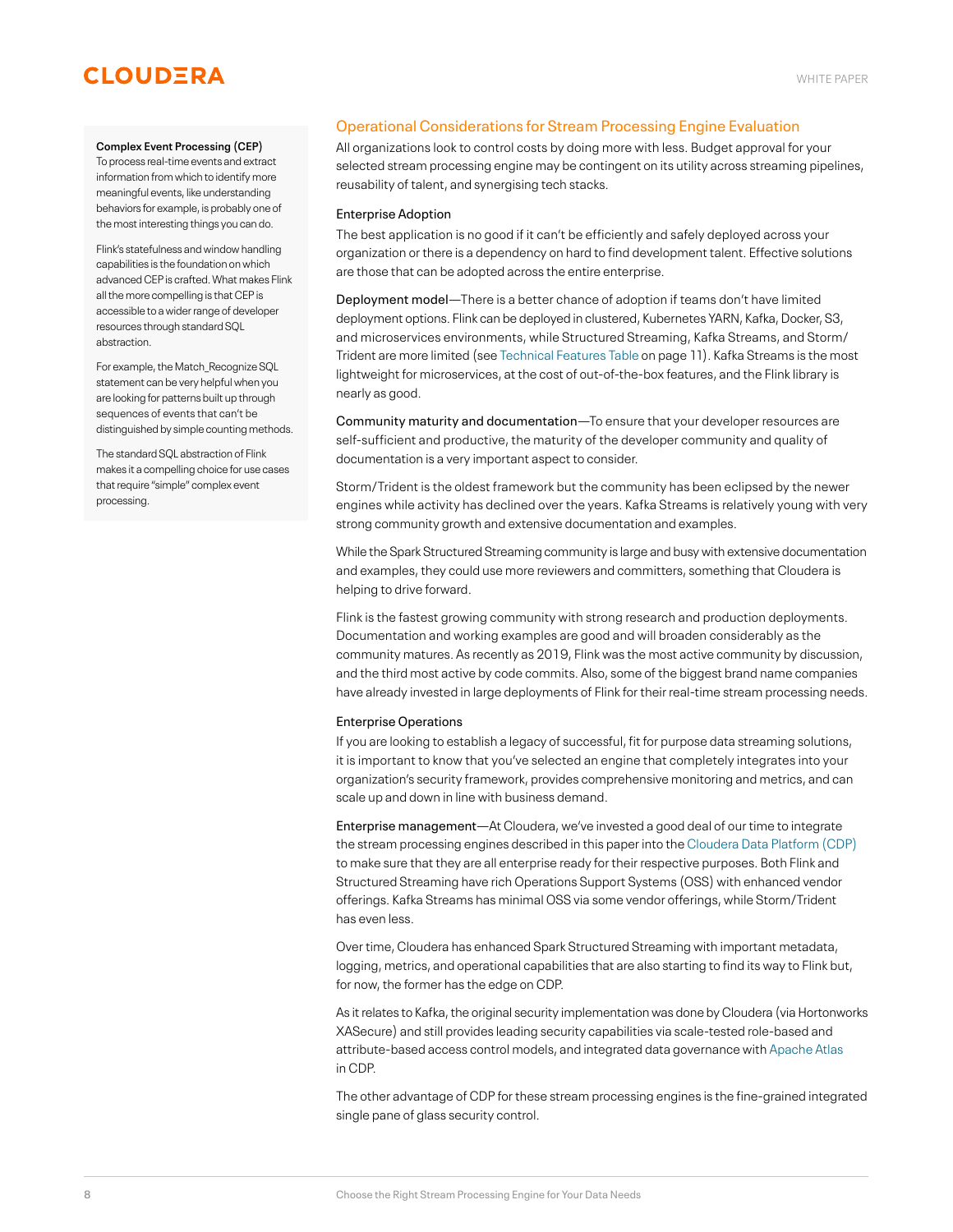#### **Operational Efficiency**

How would you understand what contributed to an unexpected value in a complex calculation while data continues to stream in?

Use the state processing API in Flink to recreate states as transactional snapshots and then dig in as much as needed to explain the origin and reasoning behind that dynamic calculation.

Checkpoints and savepoints are key to understanding how this works.

A Checkpoint provides a recovery mechanism in case of unexpected job failures. It creates a consistent image of the streaming job's execution state called a savepoint. You can use savepoints to stop-and-resume, fork, or update your jobs.

A fundamental aspect of Flink since its inception has been the separation of the state into local pieces that are linked together through consistent checkpointing levels. This minimizes latency but also provides all sorts of operational efficiency gain. For example, you can:

- Deploy new application versions that are preloaded from the current production state
- Do accurate A/B testing of new algorithms because you can easily bring up new instances against a solid starting point

To deal with supersets of data, the states saved locally in a high performance key value store (RocksDB) are checkpointed down to HDFS, a cloud blob store, or other durable repository.

Scaling up / Scaling down—Another consideration is that streaming workflows tend to be multi-modal and unbalanced throughout the day, so the scaling capabilities are absolutely crucial. Flink and Spark Structured Streaming are developing auto-scaling approaches to automatically maintain steady and predictable performance. They each have a solid orchestration platform underneath, which tends to give them an edge over the "build your own" type of approach that you get with Kafka Streams. Management tools help to scale Storm/ Trident but tuning is challenging. If your application is tuned for "millions" then performance could be hurt for the "thousands".

## <span id="page-8-0"></span>Spark, Kafka, or Flink? Which to Use?

Boiling this down to high level guidance and decision making points, below is the heuristic that Cloudera tends to work with when advising customers.

## **REVIEW OF THREE MODERN STREAM PROCESSING ENGINES**

| Spark<br>Streaming                                                                                                                                                                                                                                                                                         | &Kafka Streams                                                                                                                                                                                                                                                                   | <b>R</b> Flink                                                                                                                                                                                                                                                                                                                     |  |
|------------------------------------------------------------------------------------------------------------------------------------------------------------------------------------------------------------------------------------------------------------------------------------------------------------|----------------------------------------------------------------------------------------------------------------------------------------------------------------------------------------------------------------------------------------------------------------------------------|------------------------------------------------------------------------------------------------------------------------------------------------------------------------------------------------------------------------------------------------------------------------------------------------------------------------------------|--|
| Guidance<br>Spark Structured Streaming is best<br>for developer accessibility and<br>whole platform solutions where low<br>latency and advanced streaming<br>are not required, e.g. combining<br>batch and stream where response<br>time is measured in seconds to<br>minutes.                             | Guidance<br>Kafka Streams is best for Kafka<br>Streams-only architectures without<br>advanced streaming features                                                                                                                                                                 | Guidance<br>Flink is best for covering the full<br>range of streaming pipeline<br>requirements                                                                                                                                                                                                                                     |  |
| <b>Decision Making Points</b><br>• Spark Structured Streaming<br>is already standard at your<br>organization<br>• You need a unified batch/stream<br>solution<br>• The highest levels of throughput<br>is crucial<br>• Low latency is not necessary<br>• Advanced time/state features<br>would be overkill | <b>Decision Making Points</b><br>• You only need microservices<br>· Throughput is essential<br>• Low latency is crucial<br>• Time/state features are not<br>needed out-of-the-box<br>• Application operational and<br>resilience requirements are<br>simple or handled elsewhere | <b>Decision Making Points</b><br>• You need flexibility across<br>microservices, batch and<br>streaming<br>• High throughput is necessary<br>• Low latency is crucial<br>• Use cases call for advanced<br>windowing and state capabilities<br>• You are not scared of new<br>solutions, especially those that<br>are best-in-class |  |
|                                                                                                                                                                                                                                                                                                            | Both Flink and Kafka can be used as libraries in microservice architectures                                                                                                                                                                                                      |                                                                                                                                                                                                                                                                                                                                    |  |

## <span id="page-8-1"></span>Flink Use Cases

To get a practical understanding of how Flink is used in the real world, we have described a variety of use cases below.

## <span id="page-8-2"></span>Cybersecurity and Log Processing

A classic streaming data challenge is to identify and act upon intrusions and fraudulent events that are hidden within terabytes of dynamic machine logs. Throughput and latency are obviously important factors to consider because you want to identify an issue as quickly as possible. But effective action against criminals that doesn't alienate good customers requires an understanding of the behaviors of each.

The state management capabilities of Flink is a foundational component to cybersecurity solutions. From that we are able to leverage the performance benefits that comes from localized state when fulfilling enrichment functions and complex event processing. Session windows and watermarking supports deep dive investigations into data that is constantly moving.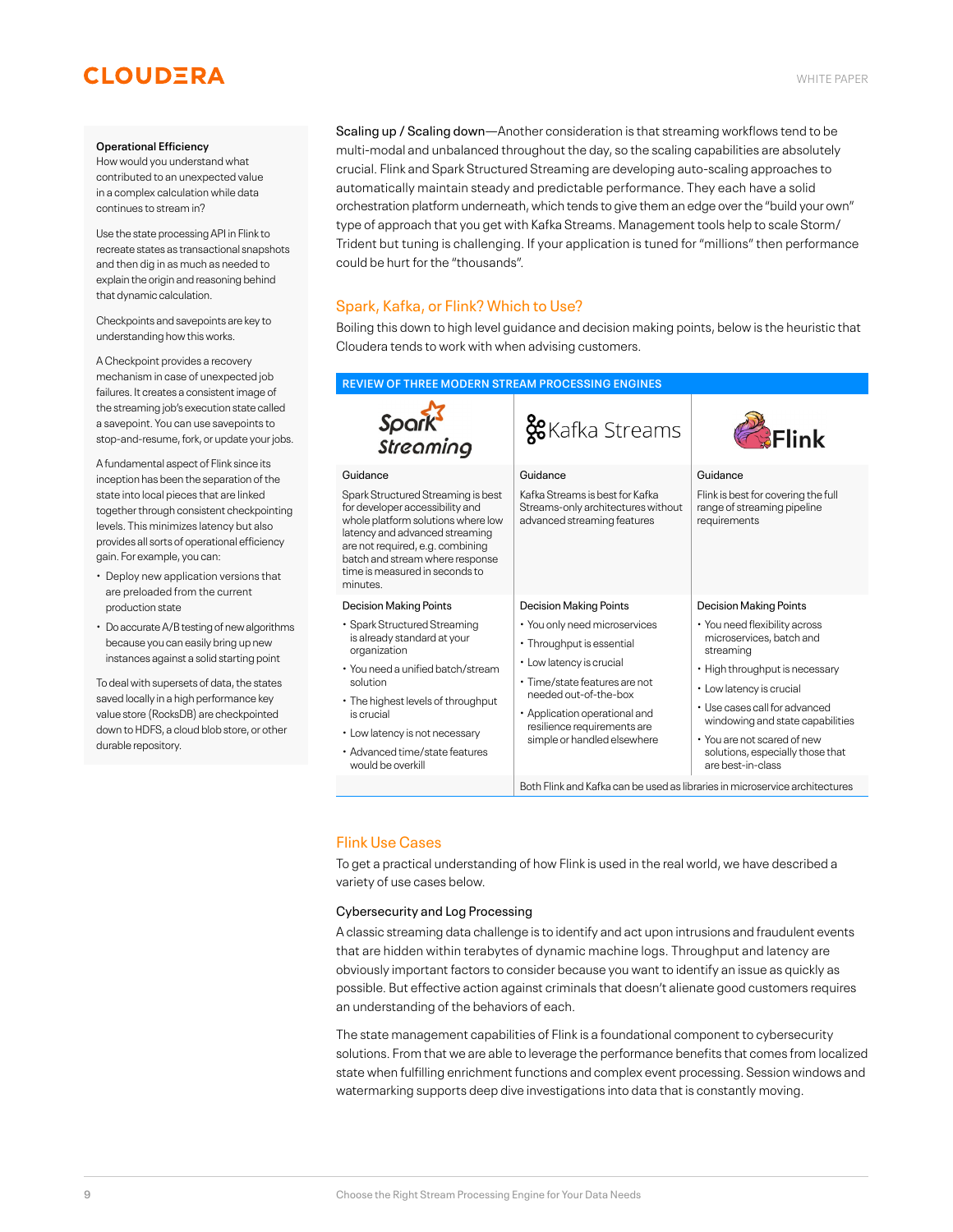

### <span id="page-9-0"></span>Outage Classification for Telecom Companies

For a long time, telecom companies have focused on their network infrastructure and preventative maintenance but often as a reaction to past events. Customer and regulatory demands require a dynamic approach to predict and mitigate spotty performance and outages.

Adapting network strength and mass availability is crucial and that requires aggregated analysis on vast amounts of metrics over a wide array of networks to find anomalies, predict where failures are likely to occur, or even to just record the state of their current network at any point of time.

5G will only increase the volume and variety of metrics available, so having the ability to scale and perform analytics on those incoming events quickly is absolutely critical to identifying problems before customers do.

### <span id="page-9-1"></span>Financial Services: Mainframe Offloading

Consumers are demanding when it comes to speed of service. Overextended number crunching mainframes that are not meant for low latency end user interactions are often the bank's bottleneck, particularly with the advent of Open Banking directives. The solution has been to offload customer relationship functions from mainframes to stateful stream processing engines like Flink. Personalized product offerings based on real-time spending patterns is an example.

A key driver of success is data consistency. Flink's exactly-once delivery guarantee ensures correct accounting of spending behavior and balances. Combining that with complex event processing on the latest product and marketing data ensures that the right offer is being made at the right time. The fact that data access, enrichment, and decisioning is local, not external, enables millisecond level response time.

## <span id="page-9-2"></span>IoT for Manufacturing

IoT devices streamline supply chain operations within a manufacturing facility. Today, manufacturers are leveraging advanced monitoring sensors and real-time technologies to track quality of goods, automate the visual inspection of goods, and customized manufacturing for individual partners.

Flink's advanced windowing and state capabilities help to make the best use of sensors that collect data on machine health and productivity because, in order to diagnose and address problems before they occur, the sensor data needs to be aggregated and compared to previous data. Additionally, since IoT in manufacturing often has a diverse pipeline of use cases, the flexibility of Flink to be applied across microservices, batch, and streaming solutions is important.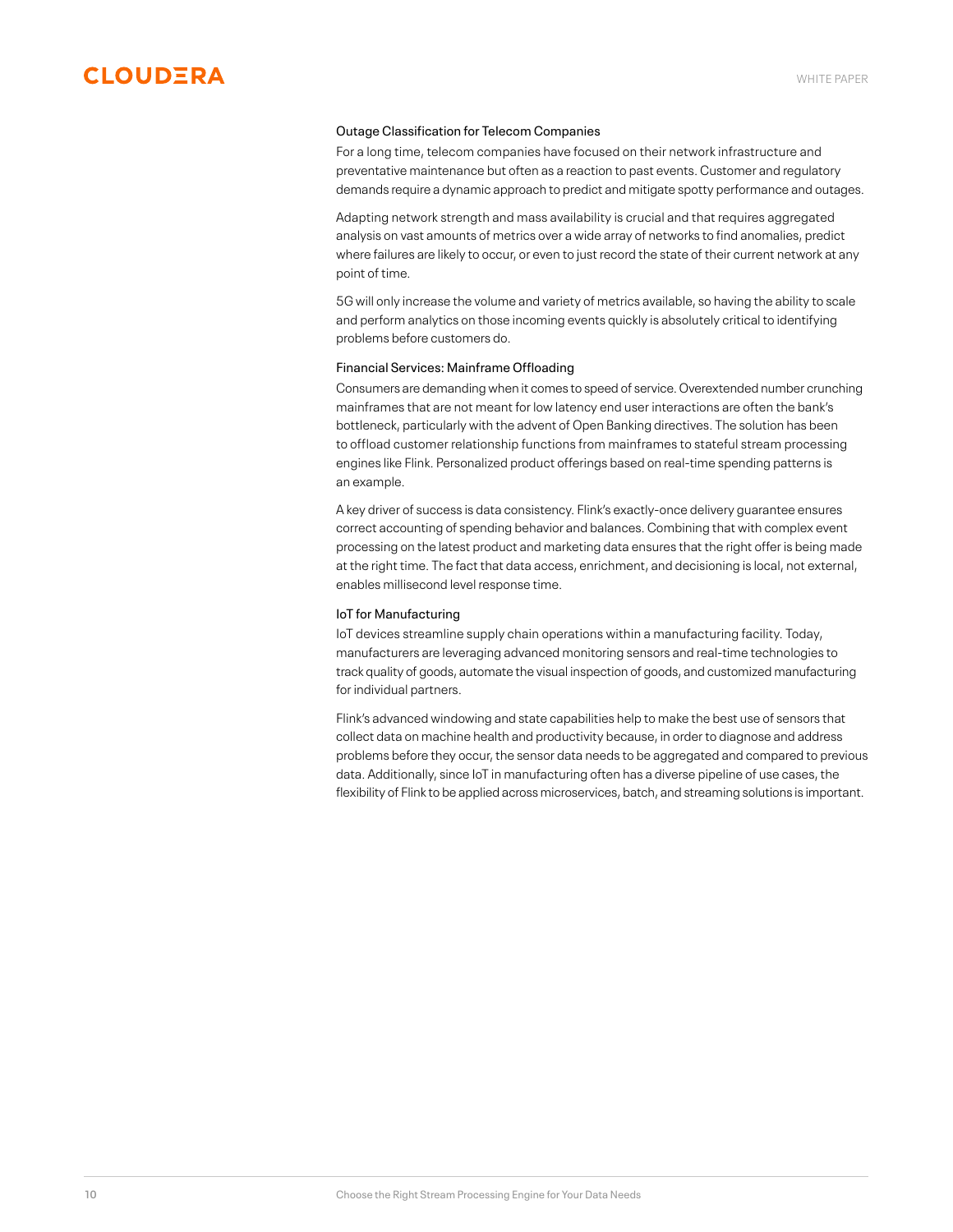## <span id="page-10-0"></span>Technical Features Table

The table below gives technical comparison across four modern stream processing engines. Refer to it when evaluating the functional and developmental aspects of your project.

| <b>TECHNICAL FEATURES</b>                                                                      |                                                                                                                                              |                                                                                       |                                                                                                                                                           |                                                                                                                           |  |  |
|------------------------------------------------------------------------------------------------|----------------------------------------------------------------------------------------------------------------------------------------------|---------------------------------------------------------------------------------------|-----------------------------------------------------------------------------------------------------------------------------------------------------------|---------------------------------------------------------------------------------------------------------------------------|--|--|
|                                                                                                | <b>Flink 1.10</b>                                                                                                                            | Kafka Streams 2.4                                                                     | <b>Spark Structured</b><br>Streaming 2.4                                                                                                                  | Storm 2.0 and<br><b>Storm Trident</b>                                                                                     |  |  |
| Approach, position                                                                             | $\blacksquare$ • Streaming first<br>· Modern class-leader                                                                                    | • Message-broker first<br>· Popular streaming add-on                                  | $\blacksquare$ • Batch first<br>· Popular streaming add-on                                                                                                | $\blacksquare$ • Streaming first<br>· Legacy architecture                                                                 |  |  |
| Streaming model,<br>throughput, type                                                           | $\blacksquare$ • Stateful<br>(First class requirement)<br>$\cdot$ <500 milliseconds<br>· Event-at-a-time                                     | • Stateful<br>$\cdot$ <500 milliseconds<br>• Event-at-a-time                          | П<br>· Stateful<br>• Greater than one second<br>• Microbatch                                                                                              | <b>Natively stateless</b><br>$\cdot$ < 500 milliseconds<br>• Event-at-a-time with<br>stateful plugins                     |  |  |
| Time support                                                                                   | • Event time<br>• Processing time<br>• Customizable for<br>greater control                                                                   | • Event time<br>• Processing time                                                     | $\blacksquare$ • Event time<br>• Processing time                                                                                                          | • Event time<br>• Processing time                                                                                         |  |  |
| Processing abstractions                                                                        | $\blacksquare \cdot$ Table<br>· SQL (ANSI Standard)<br>• Complex event processing<br>· Graph<br>• Machine learning<br>· Batch (experimental) | $\blacksquare$ • Table<br>· SQL-like DSL (KSQL)<br>(not ANSI compliant)<br>• No batch | $\blacksquare$ • Table<br>· ANSI SQL:2003 in Spark<br>Structured Streaming 2.3<br>• Graph<br>· Machine learning<br>· Unified APIs for batch<br>and stream | $\blacksquare$ • Streaming only out-of-<br>the-box<br>· SQL- Experimental since<br>1.2.3                                  |  |  |
| Delivery guarantee                                                                             | · Upstream: Exactly-once<br>· Downstream: Some<br>capabilities depending on<br>the downstream system                                         | · Upstream: Exactly-once<br>· Kafka Streams only<br>• Downstream: No                  | • Upstream: Exactly-once<br>· Downstream: Some<br>capabilities depending on<br>the downstream system                                                      | $\blacksquare$ • Upstream:<br>- At-least-once<br>(out-of-the-box)<br>- Exactly-once<br>(with Trident)<br>• Downstream: No |  |  |
| State management                                                                               | $\blacksquare$ • RocksDB<br>• Configurable snapshots<br>· Queryable                                                                          | $\cdot$ BYO RocksDB<br>· Snapshot to Kafka<br>Streams topic<br>· Queryable            | · RocksDB Databricks only<br>• OSS sync on HDFS                                                                                                           | External, not out-of-the-box,<br>∎ ∙<br>at-least-once processing in<br>stateful operations                                |  |  |
| Fault tolerance<br>and resilience                                                              | $\blacksquare$ • Built-in<br>· Checkpoints<br>· Savepoints<br>• Redistributable                                                              | • BYO Microservice                                                                    | $\blacksquare$ • Built-in                                                                                                                                 | $\blacksquare$ • Built-in                                                                                                 |  |  |
| Great fit for purpose<br>Fits with some work<br>Fits with a lot of work<br>Not fit for purpose |                                                                                                                                              |                                                                                       |                                                                                                                                                           |                                                                                                                           |  |  |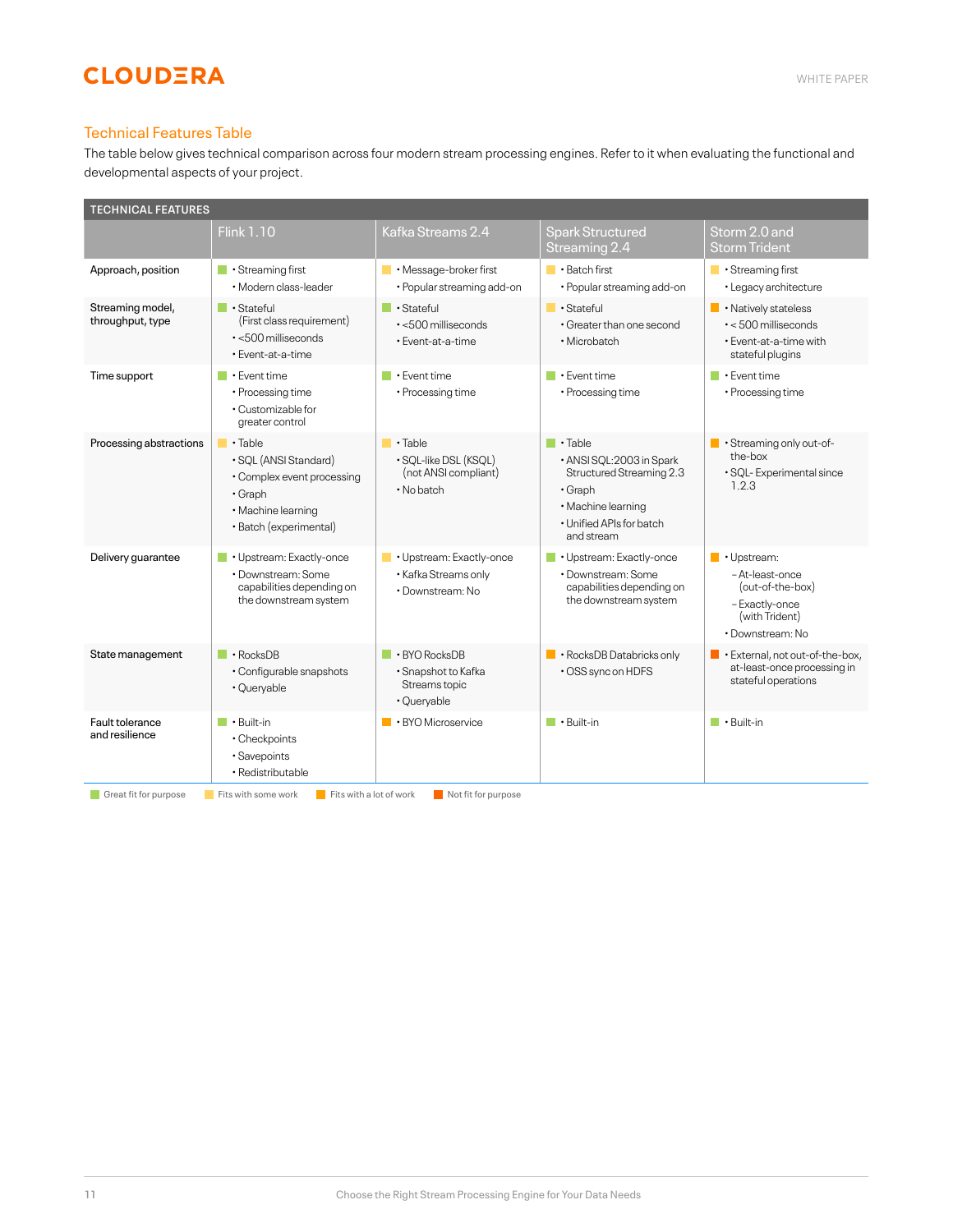## <span id="page-11-0"></span>Operational Features Table

The table below gives an operational comparison across four modern stream processing engines. Refer to it when evaluating the nonfunctional aspects of your project.

| <b>OPERATIONAL FEATURES</b>                                                                                   |                                                                                                                                 |                                                                                |                                                                                                   |                                                                              |  |  |
|---------------------------------------------------------------------------------------------------------------|---------------------------------------------------------------------------------------------------------------------------------|--------------------------------------------------------------------------------|---------------------------------------------------------------------------------------------------|------------------------------------------------------------------------------|--|--|
|                                                                                                               | <b>Flink 1.10</b>                                                                                                               | Kafka Streams 2.4                                                              | <b>Spark Structured</b><br>Streaming 2.4                                                          | Storm 2.0 and<br><b>Storm Trident</b>                                        |  |  |
| Deployment model                                                                                              | <b>Clustered</b><br>• Kubernetes<br>$\cdot$ YARN<br>• Kafka<br>$\cdot$ Docker<br>$\cdot$ S3<br>· Microservices                  | • Not clustered<br>· Kubernetes<br>· Microservices                             | $\blacksquare \cdot$ Clustered<br>• Kubernetes                                                    | $\blacksquare \cdot$ Clustered                                               |  |  |
| Documentation                                                                                                 | Good technical<br>documentation<br>· Growing examples<br>· Stack Overflow coverage                                              | • Extensive documentation<br>· Extensive examples<br>· Stack Overflow coverage | $\blacksquare$ • Extensive documentation<br>· Extensive examples<br>· Stack Overflow coverage     | $\cdot$ Good documentation for $1 \times$                                    |  |  |
| Maturity/community                                                                                            | · Smaller but fastest growing<br>community with strong<br>research and production<br>deployments                                | • Newest, strong community<br>with strong growth                               | · Spark Structured Streaming<br>community is strong, but<br>Streaming is a small, quiet<br>corner | $\blacksquare$ • Oldest framework,<br>community eclipsed by<br>newer engines |  |  |
| Use cases                                                                                                     | • Unbounded and bounded<br>streams<br>$\cdot$ Batch<br>• Complex event processing<br>$\cdot$ IoT<br>· Microservices<br>• Others | · Microservice/event driven,<br>embedded in another<br>application             | · Unified ETL, semi-RT<br>processing                                                              | $\blacksquare$ $\cdot$ loT, complex event<br>processing                      |  |  |
| Enterprise management                                                                                         | $\cdot$ Rich OSS<br><b>Tall</b><br>• Enhanced vendor offerings                                                                  | $\blacksquare$ • Minimal OSS<br>· Some via vendor offerings                    | $\blacksquare$ . Rich OSS<br>• Enhanced vendor offerings                                          | Some integrations                                                            |  |  |
| Push button security                                                                                          | • Complex<br>· Some OSS support<br>• Limited vendor offerings                                                                   | · Simple, some OSS support,<br>good vendor offerings                           | T.<br>• Complex<br>· Good OSS support<br>· Good vendor offerings                                  | I.<br>• Complex<br>· Good OSS support<br>· Good vendor offerings             |  |  |
| Logging/metrics                                                                                               | $\blacksquare$ • Usual OSS integrations,<br>some vendor offerings                                                               | $\cdot$ BYO microservices                                                      | · Good logging integration                                                                        | $\blacksquare$ Good logging integration                                      |  |  |
| Scaling up/down                                                                                               | . Not yet autoscaling, but all<br>requirements available                                                                        | BYO microservice, scaling<br>limits (e.g. shuffle sort)                        | . Not yet autoscaling, but all<br>requirements available                                          | · Management tools help but<br>tuning is challenging                         |  |  |
| Great fit for purpose<br>Fits with some work<br>$\blacksquare$ Fits with a lot of work<br>Not fit for purpose |                                                                                                                                 |                                                                                |                                                                                                   |                                                                              |  |  |